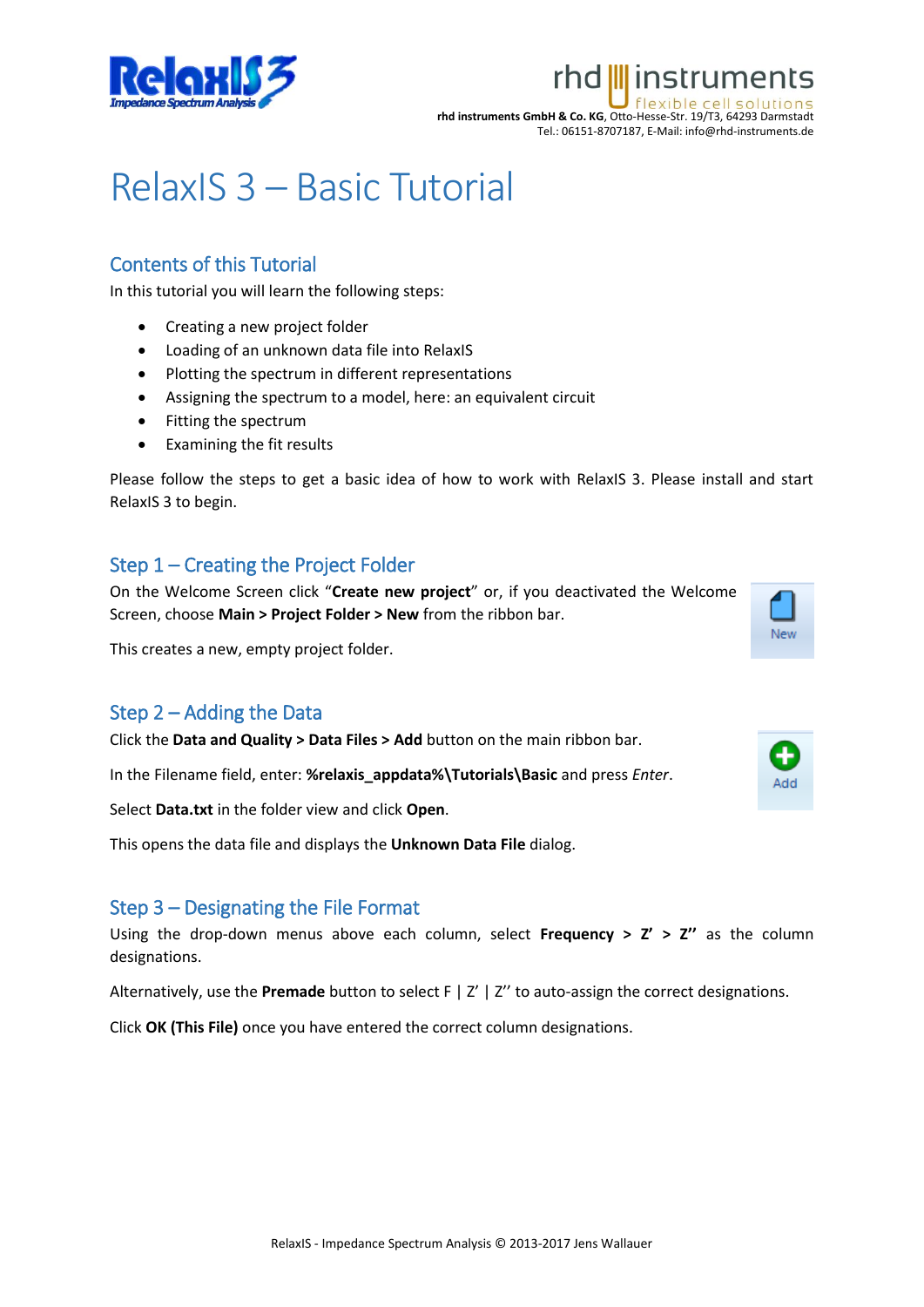

#### **III** instruments rhd

lexible cell **rhd instruments GmbH & Co. KG**, Otto-Hesse-Str. 19/T3, 64293 Darmstadt Tel.: 06151-8707187, E-Mail: info@rhd-instruments.de

| Please specify the format of the unknown file<br>$\Box$<br>- 8                                                    |                    |
|-------------------------------------------------------------------------------------------------------------------|--------------------|
| E:\Data\Data\Data.bt                                                                                              |                    |
| Premade                                                                                                           |                    |
| Please assign roles to the columns                                                                                | $F/Z'$   $Z''$     |
| $\vee$ Z<br>$Z^*$<br>Frequency<br>$\checkmark$<br>$\checkmark$                                                    |                    |
| Frequency / Hz<br>Z/<br>$Z^*/$                                                                                    | $F   Z'   -Z''$    |
| 104.<br>49999933<br>70685834.<br>0.01<br>$-0.0$                                                                   | $X$   F   Z'   Z"  |
| 0.0128264 8305<br>104.9995.9998904<br>$-0.0005$ \$65173                                                           | $X$   F   Z'   -Z" |
| 104.9999995.319<br>$-0.00116238669$<br>0.016451905877<br>0.021102034285.<br>104.9999999703.<br>$-0.00149161430.$  |                    |
| 0.027066520700<br>104.9999999511<br>$-0.00191321960$                                                              | X X F Z' Z"        |
| 0.034716868189.<br>104.9999999197<br>$-0.00245399080$                                                             | $X X F Z' -Z''$    |
| 0.044529585099<br>104.9999998679<br>$-0.00314761088$                                                              | F[X Z' Z"          |
| 0.057115864781<br>104.9999997826.<br>$-0.00403728256$                                                             |                    |
| 0.073259654282.<br>104.9999996424<br>$-0.00517841978$                                                             | $F[X Z']$ -Z"      |
| 0.093966483149<br>104.9999994117<br>$-0.00664209924$                                                              | F[X X Z' Z"        |
| 0.120526093687<br>104.9999990322.<br>$-0.00851948742.$<br>0.154592773641<br>104.9999984078<br>$-0.01092751901$    | $F[X X Z']$ -Z"    |
| 0.198288394912<br>104.9999973806<br>$-0.01401618021.$                                                             |                    |
| 0.254334576130.<br>104.9999956906.<br>$-0.01797785077$                                                            |                    |
| -0.02305928639.<br>0.326222200971<br>104.9999929102.                                                              |                    |
| 0.418428850790<br>104.9999883360.<br>$-0.02957698798$                                                             |                    |
| $\checkmark$<br><b>DESCORPCIER</b><br>104 0000000105<br>0.0270000440                                              |                    |
|                                                                                                                   |                    |
| Column Delimiter<br>Splitting options                                                                             |                    |
| Don't split the datafile<br>Automatic<br><b>■</b> Tab <b>O</b> Space <b>O</b> Comma <b>O</b> Full Stop            |                    |
| C Custom:<br>$\frac{1}{\tau}$<br>50<br>Set datapoints per file:                                                   |                    |
|                                                                                                                   |                    |
| I N<br>IМI<br><b>ID</b> OK (All files)<br>$\triangleright$ OK (This file)<br>Skip (This file)<br>Skip (All files) |                    |
| $\mathbf x$<br>Cancel                                                                                             |                    |

# Step 4 – Selecting Different Plots

Click the **Plotting > Data Explorer > Change Preset** button to change the type of plot to show the data in. You can cycle between the Nyquist Plot and Bode Plots of Z'/-Z'' or |Z|/Phase Angle.



Alternatively, you can click the bottom-part of the button and select the plot you wish to use directly.

When you have tried the different plot types, please return to the **Nyquist Plot**.

# Step 5 – Selecting Different Transfer Functions

Click the **Fitting > Fit Components > Transfer Function** button to change the transfer function that the data is represented in. You can cycle between the Impedance, Admittance, Complex Capacitance and Elastance.



Alternatively, you can click the bottom-part of the button and select the transfer function directly.

When you have tried the different transfer functions, please return to the **Impedance**.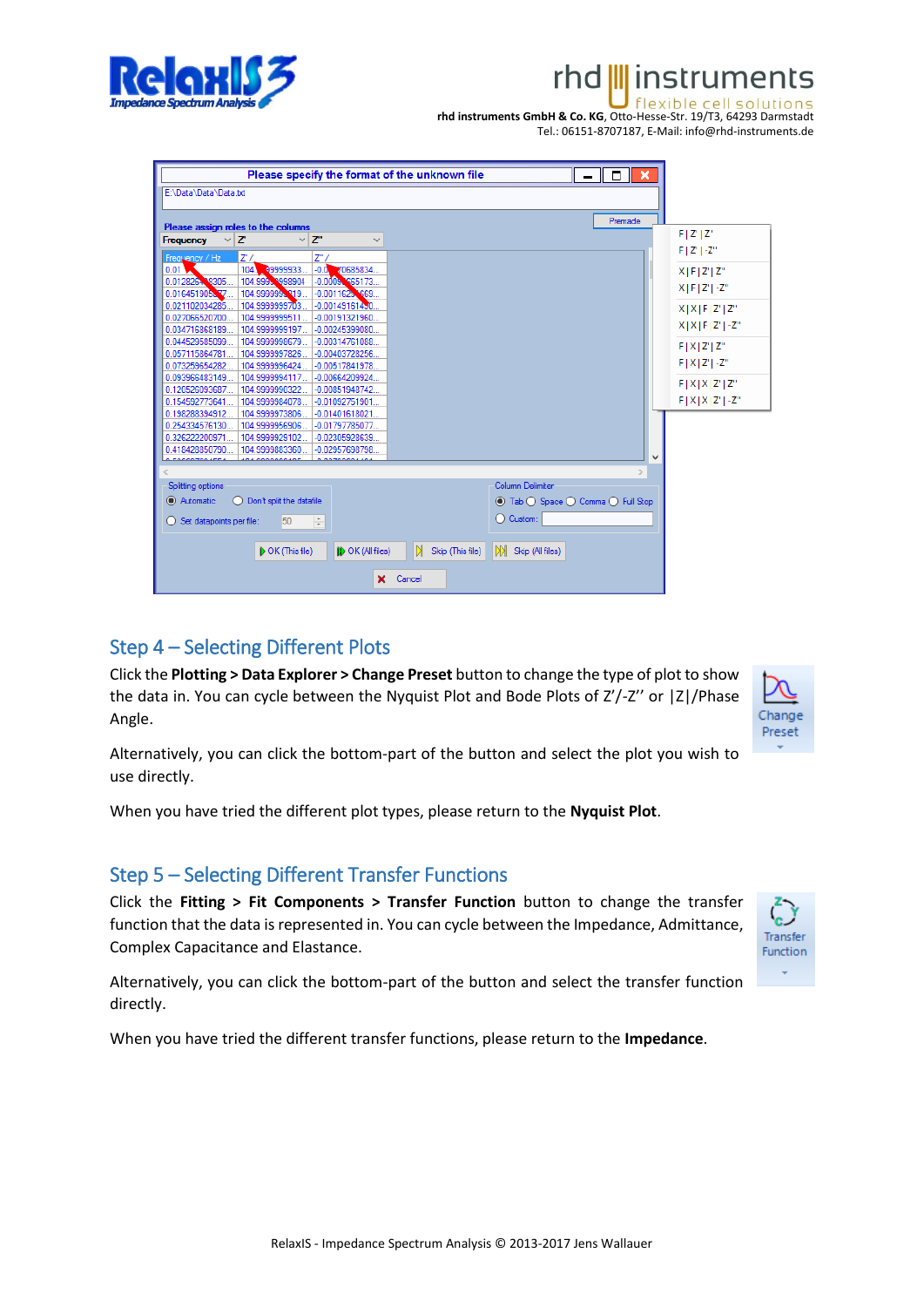

# rhd III instruments

 $\Rightarrow$ Move to Model

flexible cell! **rhd instruments GmbH & Co. KG**, Otto-Hesse-Str. 19/T3, 64293 Darmstadt Tel.: 06151-8707187, E-Mail: info@rhd-instruments.de

# Step 6 – Assigning the Spectrum to a Model

Click the top part of the **Data and Quality > Spectra > Move to Model** button to assign the spectrum to an equivalent circuit.

In the **Build a Model** dialog that is displayed, type **R-(R)(C)** into the input box.

Alternatively, click the following button combination:



Please click **OK** once you are done.

Afterwards, the **Spectra Selection** dialog is shown. Select the **Current Model** radiobutton to select all spectra from the current model (which is just the one in this example).

Please click **OK** to continue. Your spectrum is now assigned to the equivalent circuit, but it is not yet fitted.

### Step 7 – Setting Initial Parameters

Notice that a new graph has appeared in the **Data Explorer** window. This shows the plot of the equivalent circuit with the current parameters, displayed in the **Parameter Explorer** window.

Notice further, that the plot is still a bit off of the data.

In the Parameter Explorer window, click the **Resistance 1 > Value** cell and enter **30**. Press Enter to confirm.

Click the **Resistance 2 > Value** cell and enter **70**. Press Enter to confirm.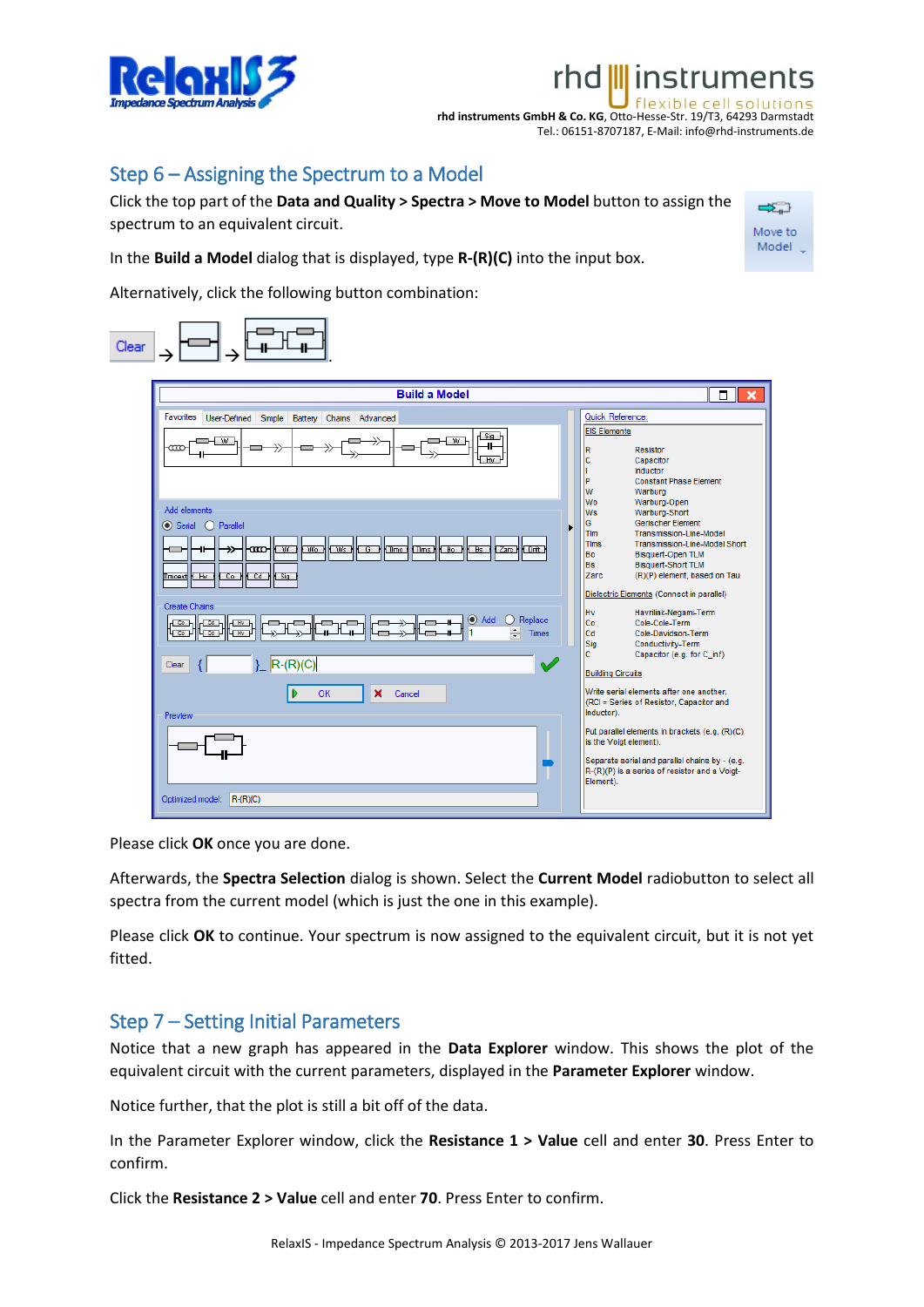

flexible **rhd instruments GmbH & Co. KG**, Otto-Hesse-Str. 19/T3, 64293 Darmstadt Tel.: 06151-8707187, E-Mail: info@rhd-instruments.de

rhd III instruments

While entering the values you can notice two things:

- The blue fit plot changes according to the entered values (the circle moves left and increases in width).
- Another **light-green line** appears and should be aligned over the data points.

The light-green line is a **Test Fit**. This shows you what would happen if you fit the data right now with the current settings (parameter values, transfer function, weights, algorithm, etc.).



The test fit is automatically done every time you alter significant settings. This is called the **Live Test** function.

Since the light-green line aligns with the data, we can be sure that the fit will succeed.



### Step 8 – Fitting the Data

Press the **Fitting > Perform Fits > Single** button to execute the fit with the current settings.

Notice the following:



- The Test Fit disappeared.
- The blue Fit graph now aligns with the data.
- The values in the Parameter Explorer table have changed and now show the **fit results**.
- The Error values for all parameters in the Parameter Explorer window now show (very small) values indicating the uncertainty of the fit for each parameter.